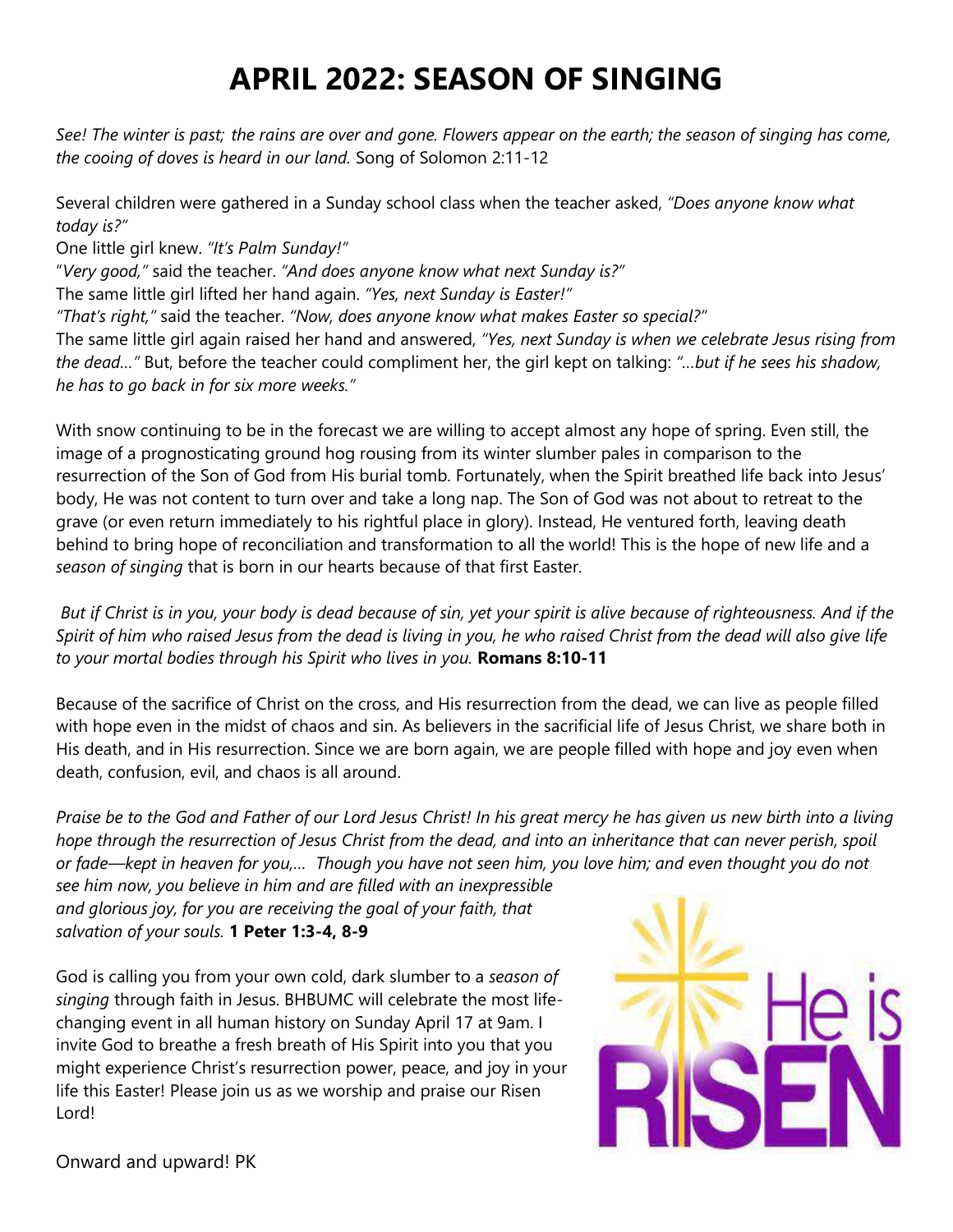#### **10% OF 2021 FUND RAISERS: \$1700** Chicken & Dumpling Dinner

4<sup>th</sup> of July Lord's Acre Festival

It is our sacred privilege to set aside 10% of our fund-raising dollars and share the blessing.

#### **BLESSING RECIPIENTS 2022**

| Spring Green Food Pantry      | \$200 |
|-------------------------------|-------|
| HFHWRA (Habitat for Humanity) | \$250 |
| <b>SPAHS Ragatz Church</b>    | \$150 |
| Good Neighbor Clinic          | \$200 |
| Sauk Prairie Food Pantry      | \$200 |
| 6:8                           | \$150 |
| Salvation Army                | \$200 |
| <b>WI Badger Camp</b>         | \$150 |
| Athletes In Action CRU        | \$200 |

Below are excerpts from the letters of THANKS received from the organizations…

Dear Bethlehem United Methodist Church: Thank you for your generous and caring donation to the Sauk Prairie Area Food Pantry. Your gift of \$200 will make a positive difference for families in the area. On behalf of our Board of Directors and our patrons, thank you again for your support. Because of you, we can continue our mission of "Building a COMMUNITY One Meal At A Time". Sincerely, Jean Schneller/SPAFP Treasurer/Volunteer

The Good Neighbor Clinic of Sauk Prairie wishes to extend our appreciation for the generous donation of \$200 in support of our medical services. Thank you for your kindness.

Thank you so much for supporting your community through the Salvation Army. Blessed are those who are generous, because they feed the poor.

Thank you for your (\$150) donation to support the Salem Ragatz Historical Church.

Dear Bethlehem: Thank you so much for your donation of \$150 to Wisconsin Badger Camp! Your donation is vital in helping us achieve our mission of serving individuals with developmental disabilities by providing quality outdoor recreational experiences. Your support helps bring smiles to hundreds of individuals that attend summer camp each year. Thank you again.

thank you!

Dear Christian Friends; Praise God from whom all Blessing Flow! This old familiar song came to me as I received your greeting Feb. 20th, 2022. My thoughts went to your names beautiful and good—young and those with established roots. Thanks for being a part of a wonderful 90th Birthday and extending your Christian love to me. Continue in Faith with God's Blessings. God is Good! Thanks to Marilyn who was delivering with a Smile. Grateful for your kindness. Lois Pieper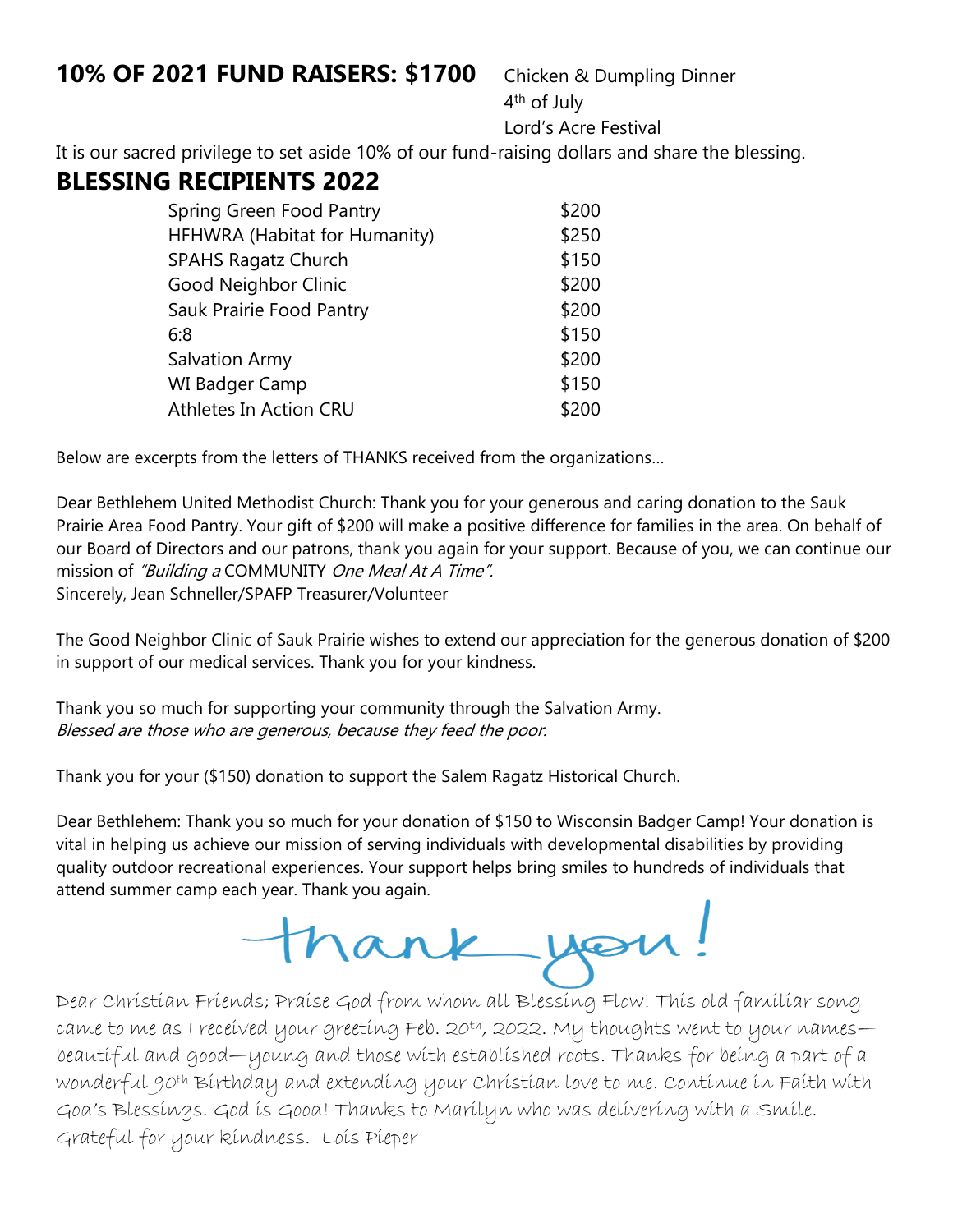PALM SUNDAY April 10<sup>th</sup>

The PreK- $5<sup>th</sup>$  Grade Students will wave palms in remembrance of JESUS riding into Jerusalem.

## REMINDER: NO CHRISTIAN ED. EASTER SUNDAY

**BIRTHDAY BASH SUNDAY APRIL 24 th, 10:00 AM Celebrating** Feb-May Birthdays!



#### **CHRISTIAN EDUCATION MEETING SUNDAY, APRIL 24th 10:30 AM**

End of year plans: pancake breakfas[t, teacher](https://creativecommons.org/licenses/by-sa/3.0/)  recognition, Confirmation, VBS plans.

## Summer CAMPER **COUPON**

From: BHBUMC Home Missions & United Methodist Women

# \$250

Towards camp registration for any member/friend attending a United Methodist Camp at Lake Lucerne or Pine Lake. Give your registration receipt to Karen Schlittler for reimbursement.



BHBUMC VACATION BIBLE **SCHOOL 2022 AUGUST 15th -19th 9:00-11:30 AM**

**SOWING & GROWING**

\*\*\*\*\*\*\*\*\*\*\*\*\*\*\*\*\*\*\*\*\*\*\*\*\*\*\*\*\*\*\*\*\*\*\*\*

#### **MEN'S BIBLE STUDY**

Join together for Bible Study & Prayer at the church on **WED, MARCH 30th** at 6:30 PM.

#### **WOMEN'S WORKOUTS**

Join Karen on MONDAYS, 5:30-6:15 PM for cardio, strength, and stretching exercises to inspirational music. At BHBUMC!

#### **WOMEN'S BIBLE STUDY**

WEDNESDAY MORNINGS 8:30-10:00 Call Karen for location 608-544-3991

#### **SPOUSES WITHOUT SPOUSES**

Ladies, meet at THE PRESS BOX **at 11:30 on WEDNESDAY, APRIL 20th** for lunch and fellowship (note changes).

### **ATTENTION Confirmation STUDENTS**

Your assignment requirement to attend an Administrative Council meeting can be fulfilled on **WED, APRIL 13th, 7:30 PM** at church.



#### SPRING CLEANING **SATURDAY** APRIL 23rd 8:00-NOON

A list of jobs will be

hung up at church. If you can't come on Saturday, but have time during the week to do some cleaning, you are welcome to do so. Thanks!

#### I NEED YOUR CONTACT INFO



If you have NOT contacted the church with your current PHONE

CONTACT/ADDRESS INFO, please do so ASAP. We need it for mailings (events, newsletter,

connection). Send your info to [bhbumc@gmail.com](mailto:bhbumc@gmail.com)  or call 608-544-3991. Thank you so much! ~karen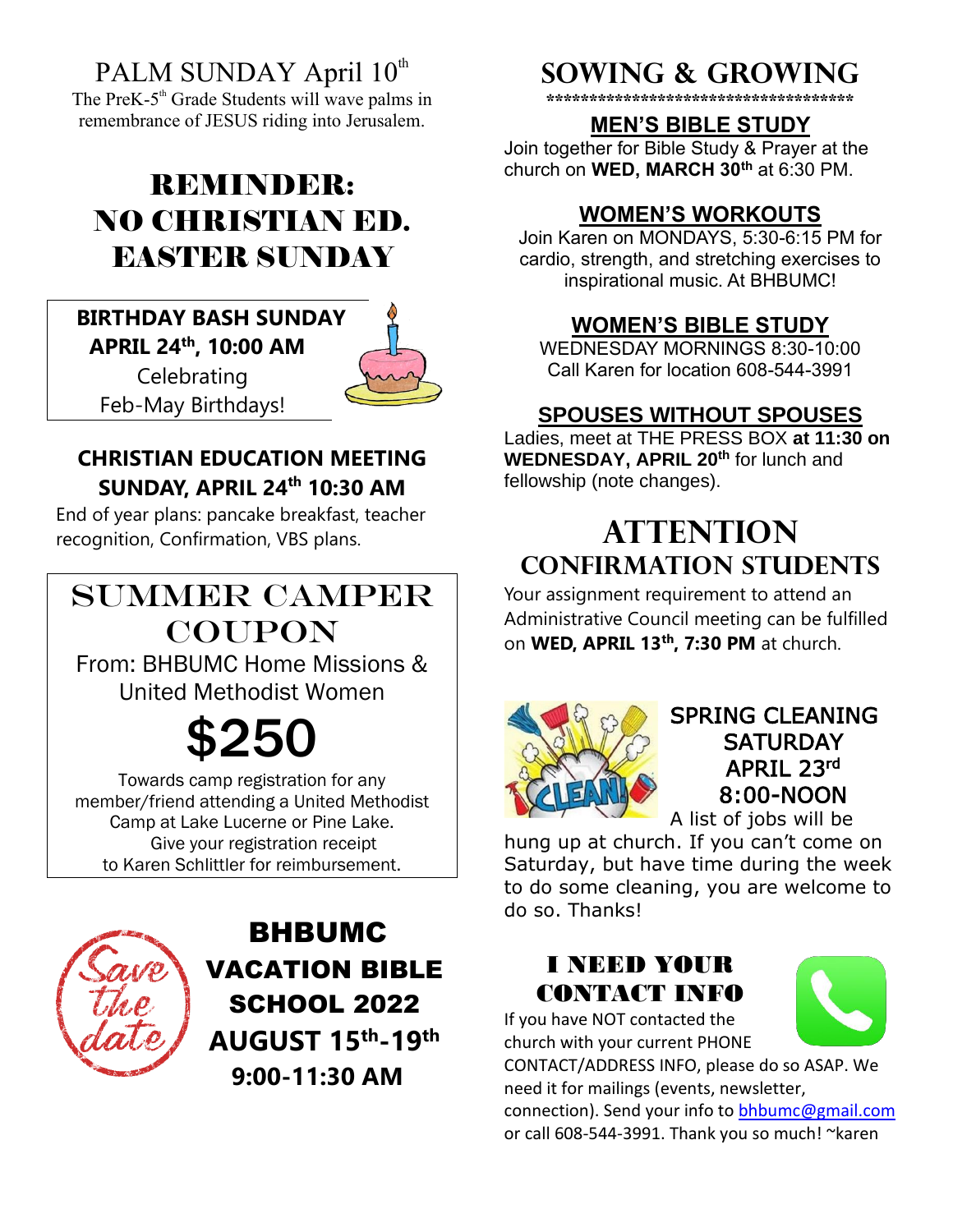### **APRIL 2022 WORSHIP SERVANTS**

#### **Worship Leader**

3 rd Jo Ballweg  $10<sup>th</sup>$ Angie Sorg 17<sup>th</sup> Christine Elliott 24<sup>th</sup> Carla Cady **Acolyte** 3 rd Anna Pagel  $10<sup>th</sup>$ **Wesley Hartley** 17th Brady Ullmann 24<sup>th</sup> Paisley Ullmann **Audio/Visual Technician** 3 rd Mike Kierski  $10<sup>th</sup>$ Nick Hartley 17th Brian Ullmann 24<sup>th</sup> Katey Ullmann

**ATTENTION:** If you are UNABLE to serve on your assigned Sunday, please find a substitute and notify Karen by Wednesday of that week. **Keep this page as your reminder.** Thank you.





APRIL 17th: 9:00 Easter Worship 10:00 Balloon Release

Many thanks to all those who purchased flowers to decorate the altar on Easter Sunday. You may pick up your plant after worship that morning.

BLACK HAWK-BETHLEHEM UMC CHICKEN & DUMPLING DINNER SUNDAY, APRIL  $24<sup>th</sup>$ , 2022 SERVING 4:00-7:00 PM Dining in this year! Reconnect over a delicious meal with family and friends! Mmm-mm—good eatin! Carry-outs available \$12 Dumplings w/Chicken & Gravy Seasoned Carrots Cherry or Blueberry Dessert

#### **APRIL COUNCIL MEETINGS**

Sun. April 10<sup>th</sup>, 10:00 AM Trustees Wed. April 13th, 6:30 PM SPRC 7:30 PM Ad Council

Join us at BHBUMC on GOOD FRIDAY for a viewing of Branson MO SIGHTS & SOUNDS THEATRE video production:

## JESUS

The Bible stories come to life in this magnificent stage production, filled with laughter, drama, and gorgeous music. Even with the crucifixion, it is shown in a family-friendly way. The "movie" starts at **6:30 PM** in the sanctuary on April 15<sup>th</sup>. Invite your friends to hear the Good News of Jesus Christ!

In His life, CHRIST is an example.

In His death, He is a sacrifice.

In His resurrection…a

### CONQUEROR!

Martin Luther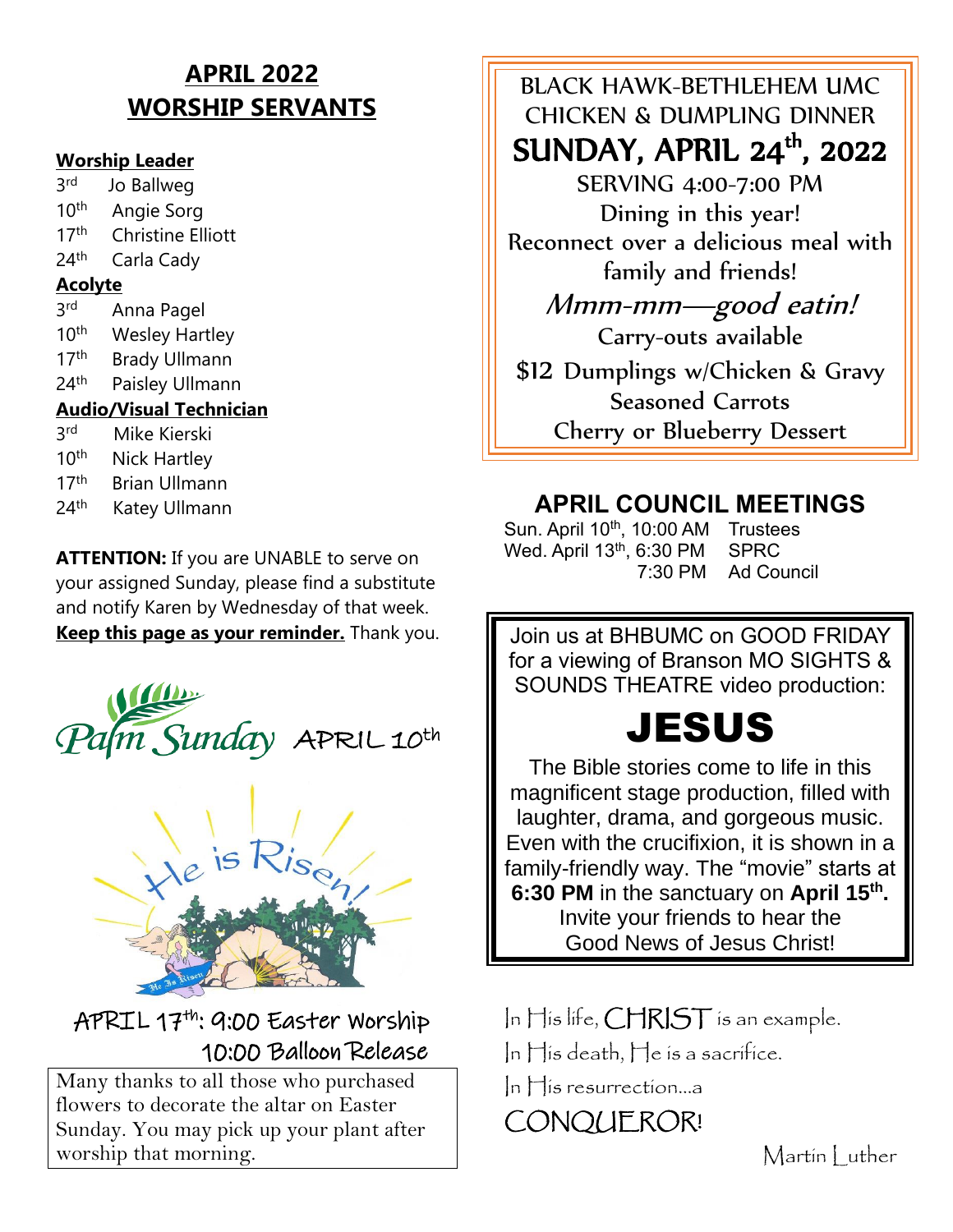#### APRIL 2022

| <b>Sun</b>                                                                                                                                | <b>Mon</b>                    | <b>Tue</b>               | <b>Wed</b>                                                                             | Thu                                                             | Fri                                                                                                                       | <b>Sat</b>                                                  |
|-------------------------------------------------------------------------------------------------------------------------------------------|-------------------------------|--------------------------|----------------------------------------------------------------------------------------|-----------------------------------------------------------------|---------------------------------------------------------------------------------------------------------------------------|-------------------------------------------------------------|
|                                                                                                                                           |                               |                          |                                                                                        |                                                                 | $\mathbf{1}$                                                                                                              | $\overline{c}$                                              |
| <b>3 COMMUNION</b><br>8:00 Confirmation<br>8:30 Choir rehearsal<br>9:00 Worship<br>9:30 Christian Ed.<br>10:00 Kids Music<br>2:00 4H mtg. | 4<br>5:30 Women's<br>Workout  | 5<br>11:00 DCOM/Pastor   | 6<br>8:30 AM<br>Women's Bible Study                                                    | $\overline{7}$<br>11:30 TWR @ 6:8<br>4:30 Habitat mtg.          | 8                                                                                                                         | 9                                                           |
| <b>10 PALM SUNDAY</b><br>9:00 Worship<br>9:30 Christian Ed.<br>10:00 Kids Music<br>10:00 Trustee mtg.                                     | 11<br>5:30 Women's<br>Workout | <b>HOLY</b><br>12        | <b>WEEK</b><br>13<br>8:30 AM<br>Women's Bible Study<br>6:30 PM SPRC<br>7:30 Ad Council | <b>14 MAUNDY THURSDAY</b>                                       | <b>15 GOOD FRIDAY</b><br>6:30 PM Showing<br>Sights & Sounds<br>Production Video of<br>JESUS @ church<br>(Family-Friendly) | <b>16 HOLY SATURDAY</b>                                     |
| <b>17 EASTER SUNDAY</b><br>NO CHRISTIAN ED.<br>NO CHOIR PRACTICE<br>9:00 Worship<br>10:00 Balloon Release                                 | 18<br>5:30 Women's<br>Workout | 19                       | 20<br>8:30 AM<br>Women's Bible Study<br>11:30 SWOS Women's<br>Lunch @ Press Box        | 21<br>3:30 Pines                                                | 22                                                                                                                        | 23<br>8:00-NOON<br><b>ALL CHURCH</b><br><b>SPRING CLEAN</b> |
| 24<br>9:00 Worship<br>9:30 Christian Ed.<br>10:00 Birthday Bash<br>10:00 Choir practice<br>10:30 Christian Ed. mtg<br>4-7 PM C&D Dinner   | 25<br>5:30 Women's<br>Workout | 26<br>10:00 Habitat mtg. | 27<br>8:30 AM<br>Women's Bible Study                                                   | 28<br>9:30 School Clergy<br>10:00 Greenway<br><b>HCE Dinner</b> | 29                                                                                                                        | 30                                                          |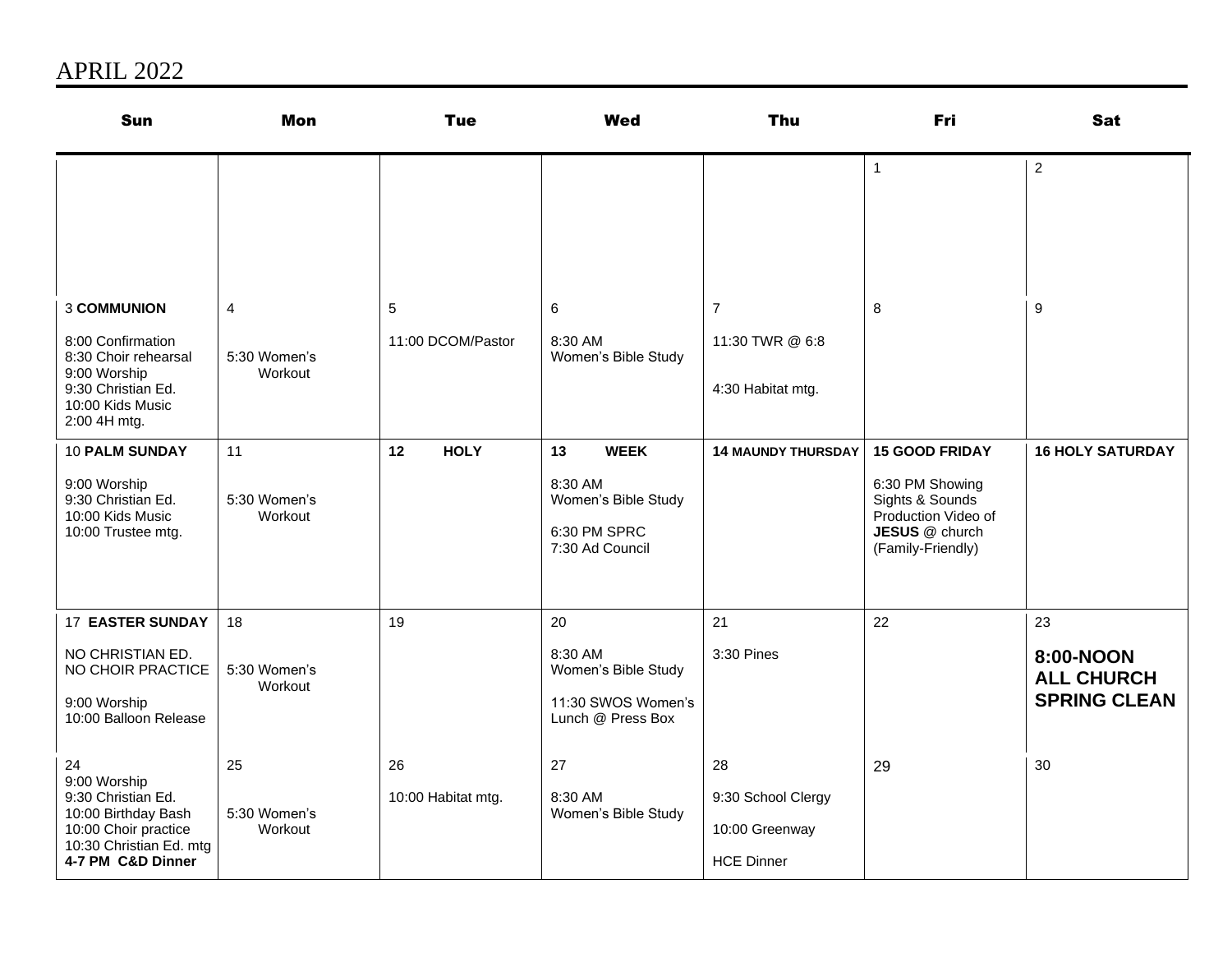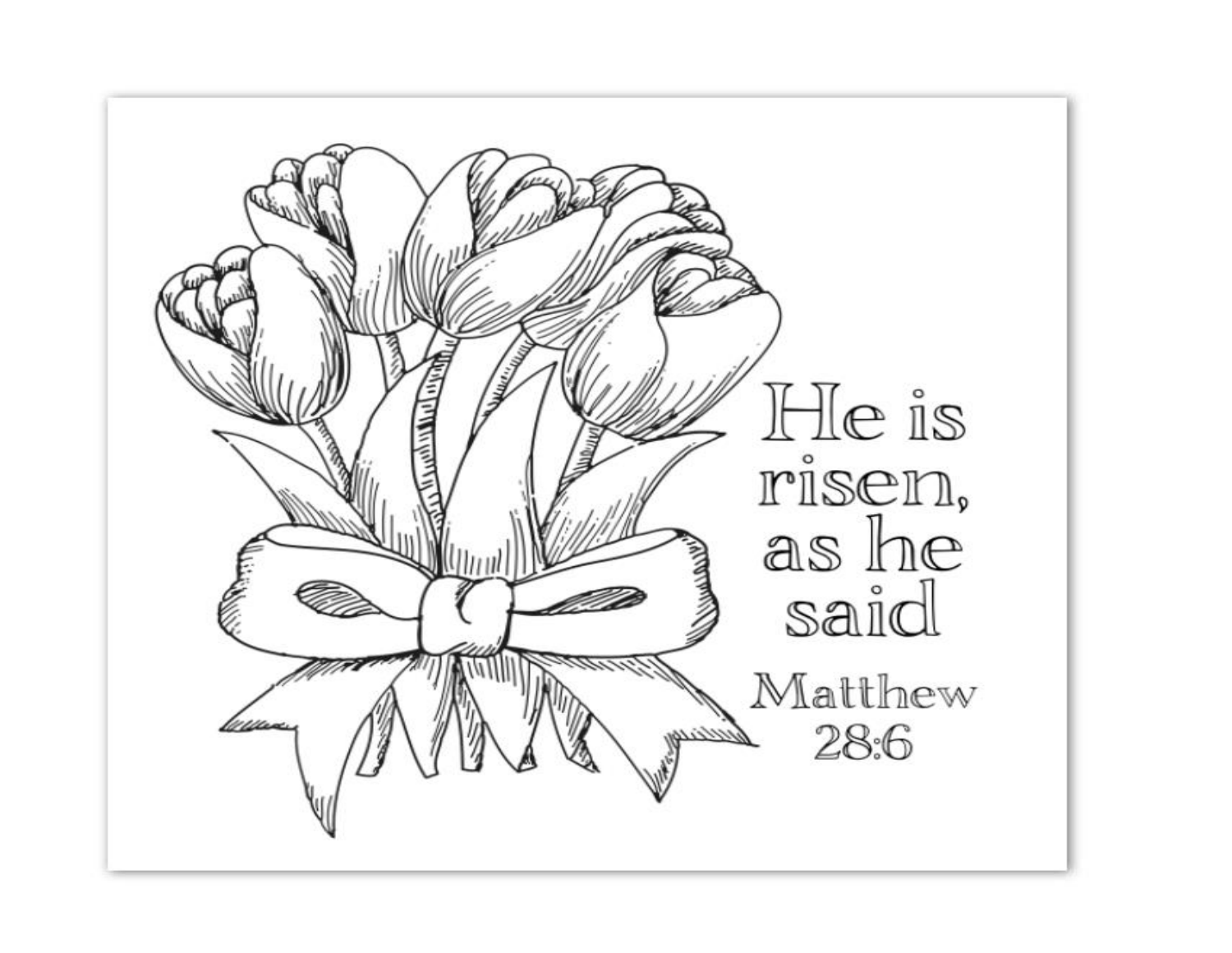#### 4<sup>TH</sup> OF JULY MISSION STATEMENT: To provide an old-fashioned, alcohol free, family friendly, rural hospitality, Christian Community sponsored celebration.

Our Celebration is only a few months away. Things will be new and different this year, as our parade, chicken dinner, and other festivities will be held in Black Hawk and here at the church. I am working on assignments, so if you would like to work on a certain committee, please let me know ASAP. If not, please be sure to continue your commitment to your church, as we all work together and help where needed. This is such a special day for the church and for friends and family who will be coming "home" to celebrate. In Christian love, Jo

## 4 th of JULY COMMITTEE MEETING **WEDNESDAY, APRIL 4th at 7 PM** Putting the final plans together!

#### **CAN YOU HELP???**

Because we have lost some dedicated piebakers over the last few years, we are in need of volunteers to bake OR donate restaurant pies for the 4th of July Celebration. Please let me know if you are willing to fill that gap; I really appreciate your help. I ask that ALL PIES be delivered to the church on **JULY 3rd** to eliminate congestion on the 4<sup>th</sup>. ALSO: Does anyone have a pop-up tent or picnic table we could borrow for the 4<sup>th</sup> of July Celebration? Please let me know what you can lend that day (call 608-544-3971). Thank you, as always, for your continued support of your church. In Christian love, Jo

## MONTHLY CHURCH

### CLEANERS NEEDED

There is a sign-up sheet at church with listed duties. A \$25 Pig Grocery card will be

given in appreciation for your service.

### DONATIONS NEEDED! **Sauk Prairie Area Food Pantry 821 Industry Road Sauk City**

Saltine Crackers, Dried Beans, Soup Stock, Soup Ingredients, Plastic Bottles of Juice (apple, orange, tomato), Canned Fruit, Any Personal Care Items Donation Drop-off: Call Chris Ballweg 608-571-7737

## **UNITED METHODIST COMMITTEE ON RELIEF (UMCOR)**

With an ever-increasing need for support in Ukraine and the surrounding countries giving aide, UMCOR is an avenue for you to help. Donations will be used to assist those who remain in Ukraine and those who have fled the violence to neighboring nations. If you wish to give, write your check to:

#### **Global Ministries/UMCOR**

On MEMO line write: **"Advance #982450-Ukraine"**  Please Mail to: Global Ministries/UMCOR GPO P.O. BOX 9068 New York, NY 10087-9068

Sing to God, sing praise to His name, extol Him who rides on the clouds—His name is the LORD—and rejoice before Him. A father to the fatherless, a defender of widows, is God in His holy dwelling. God sets the lonely in families, He leads forth the prisoners with singing; but the rebellious live in a sun-scorched land. Psalm 68:4-6